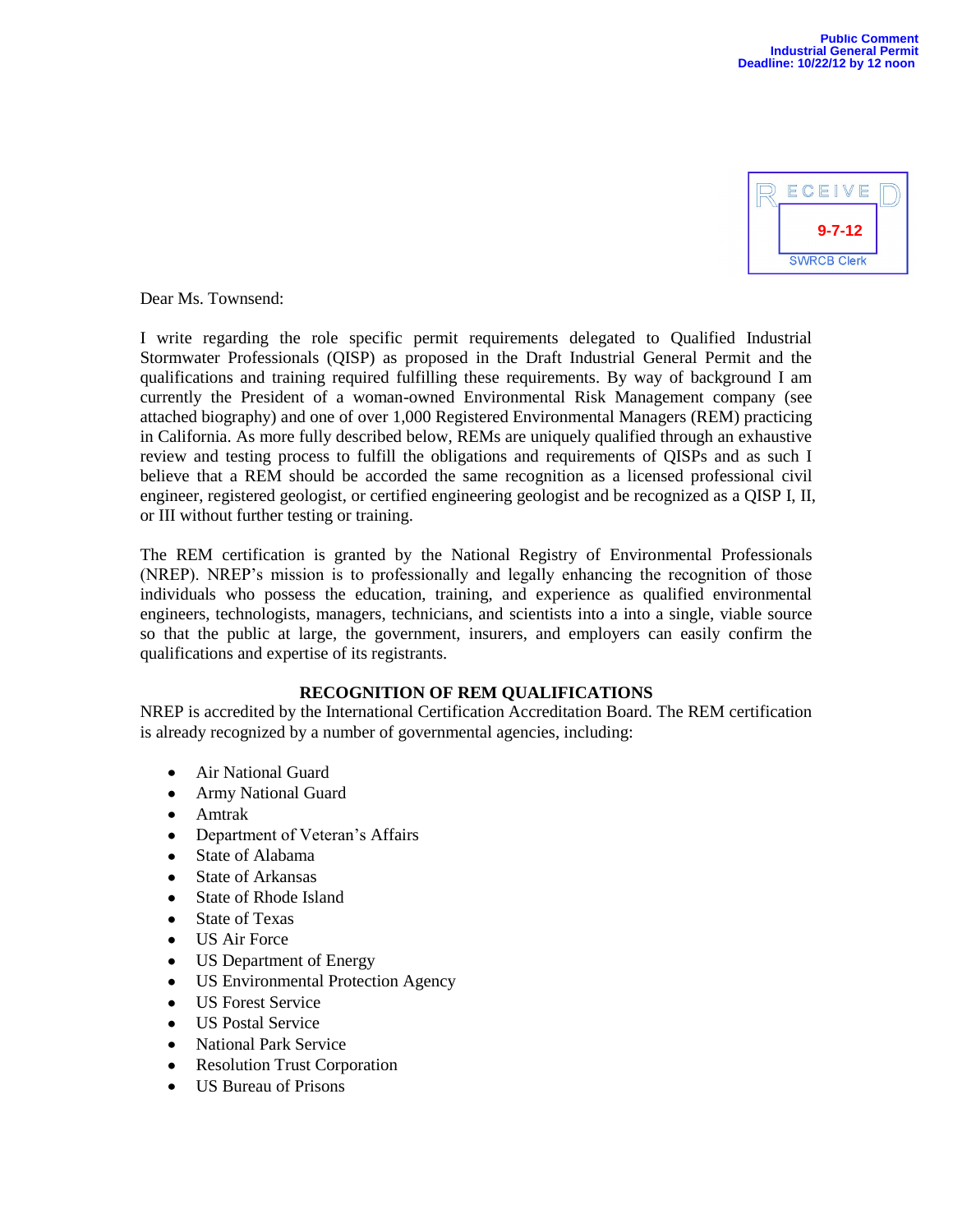# **ROLES AND QUALIFICATIONS OF QISPs**

The draft permit identifies the following Role-Specific Permit Requirements that must be performed by a QISP:

- 1. Preparation of SWPPPs
- 2. Preparation of Annual Monitoring Reports
- 3. Preparation of No Exposure Certifications
- 4. Preparation of Notice of Termination
- 5. Preparation of Sampling Frequency Reduction Requests
- 6. Preparation of Sampling Location Reduction Requests
- 7. Preparation of Level 1, ERA Evaluations and Reports
- 8. Preparation of Level 2 ERA Technical Reports
- 9. Preparation of Demonstration Technical Reports
- 10. Preparation of BMP Implementation Extension Reports

In addition to the tasks listed above, in its response to comments on the 2011 draft General Industrial Permit, state board staff listed several additional tasks that will be the responsibility of QISPs. These include:

- 1. Training of storm water pollution prevention team
- 2. Analysis of hydrologic connectivity
- 3. Amending and updating SWPPPs
- 4. Designing and implementing monitoring, sampling and testing programs
- 5. Consideration of 303(d) and TMDL sampling and BMP development
- 6. Conducting Annual Site Compliance Evaluation
- 7. Management of the Pollution Prevention Team
- 8. Quality Control of data collection

## **REM QUALIFICATIONS**

REMs are uniquely qualified to fulfill these tasks. In order to become an REM an individual must meet the following qualifications:

**Education:** A Bachelor's degree or higher in an environmentally-related discipline. Recognized majors include the physical, biological and health sciences; engineering and environmental majors.

Candidates who do not meet the Education Requirements may substitute 3 years of recognized environmental management work experience for one year of education. Education waivers are subject to review and approval by the REM Certification Board, based upon a protocol established by the Certification Board.

**Work Experience:** Candidates must document five (5) year's work experience at a professional level, directly related to environmental engineering, health, science, or management. Examples of recognized experience follow:

- 1. Project Management coordination, supervision, or team member
- 2. Biologist, Chemist, Hydrologist, Hydrologist, Geologist
- 3. Environmental Field Work
- 4. Lab Analyst
- 5. Environmental Regulatory Experience
- 6. Environmental or Civil Engineer
- 7. Health and Safety Officer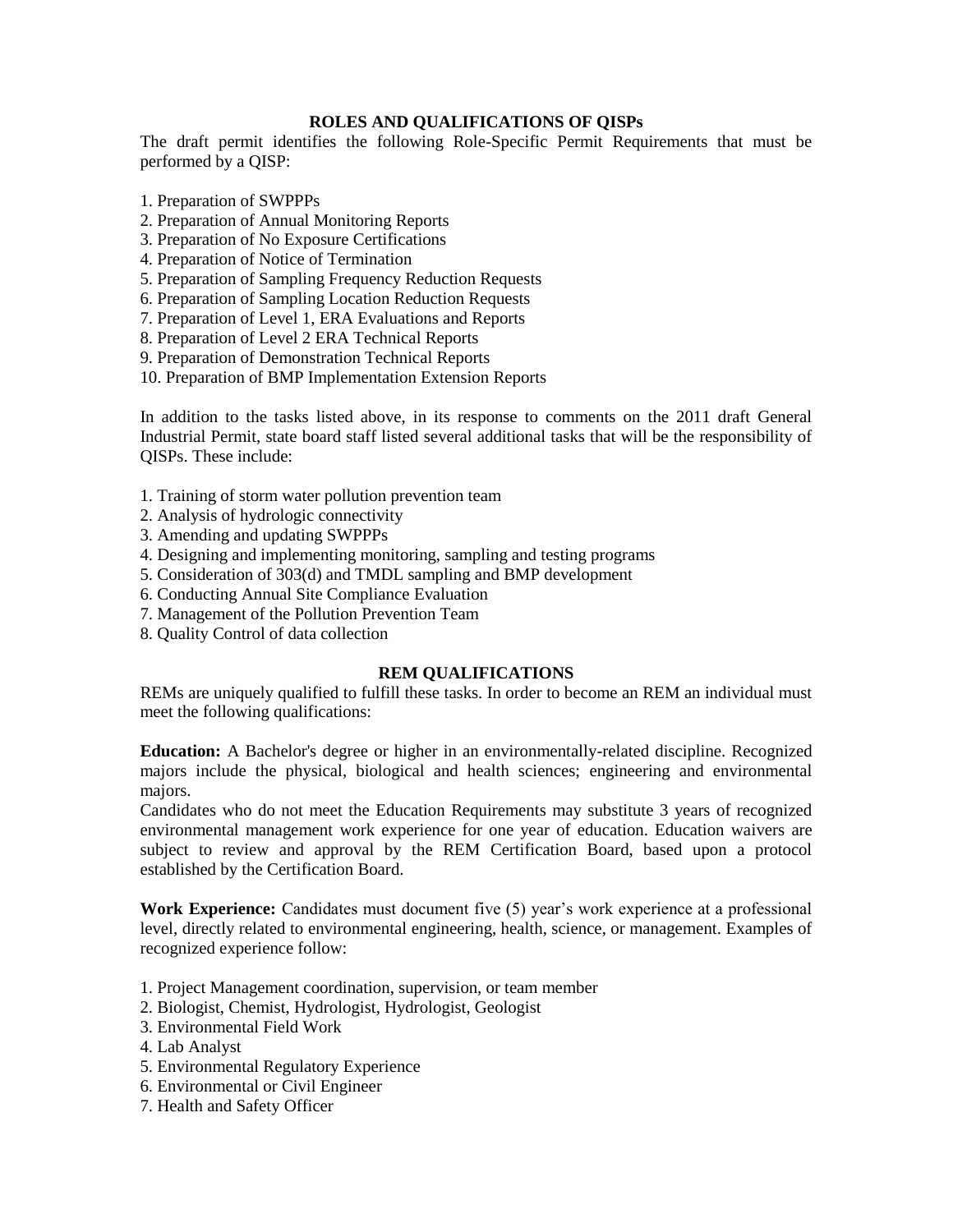- 8. Industrial Hygienist
- 9. Safety Professional
- 10. Permit and Application Implementation Experience
- 11. Environmental Technician
- 12. Remediation Reclamation Specialist

**Verification:** Candidates are required to have applications endorsed by a NREP credential holder before the application will be considered. If an NREP credential holder is not available, another qualified professional with knowledge of certification and accreditation or an officer of the candidate's corporation may validate the candidate's professional experience. The endorser attests that the candidate's assertions regarding professional experience are true to the best of their knowledge, and that the candidate is in good standing within the certification and accreditation industry.

The REM Certification Board reserves the right to verify the experience and/or education attested to by the applicant. This may be accomplished by a phone interview with the REM providing the application endorsement, or through verification of education transcripts. Additional documentation may be requested to support the application attestations.

**Examination:** The REM examination is comprised of 150 4-option multiple choice questions, administered in paper-pencil and computer based examinations. Candidates are allotted two hours and 45 minutes for completion of the exam. The examination content outline is based upon a Job Analysis study of the role of the REM. The examination is constructed based upon the importance rating of the six main content areas. Areas relevant to QISP competencies include:

- 1. Knowledge of the Clean Water Act including:
	- a. Water Quality Standards
	- b. Water Quality Criteria
	- c. NPDES storm water provisions
	- d. Effluent Limit Guidelines include BCT, BAT and WQBELS
- 2. Environmental Management Systems
- 3. Testing and Analytical Methods including: a. Instrumentation b. QA/QC
- 4. Sampling Protocols and Procedures
- 5. Biology including bioassays
- 6. Geology and Hydrology
- 7. Professional Practice Standards including:
	- a. Legal Obligations
	- b. Ethics

## **DEMAND FOR QISPs**

The draft GIP removes the conditional exception for light industry. State board staff estimates that there will be in the range of 30,000 registrants under the new permit. A review of the effected SIC codes as applied to facilities in California tend to indicate that this number may be very